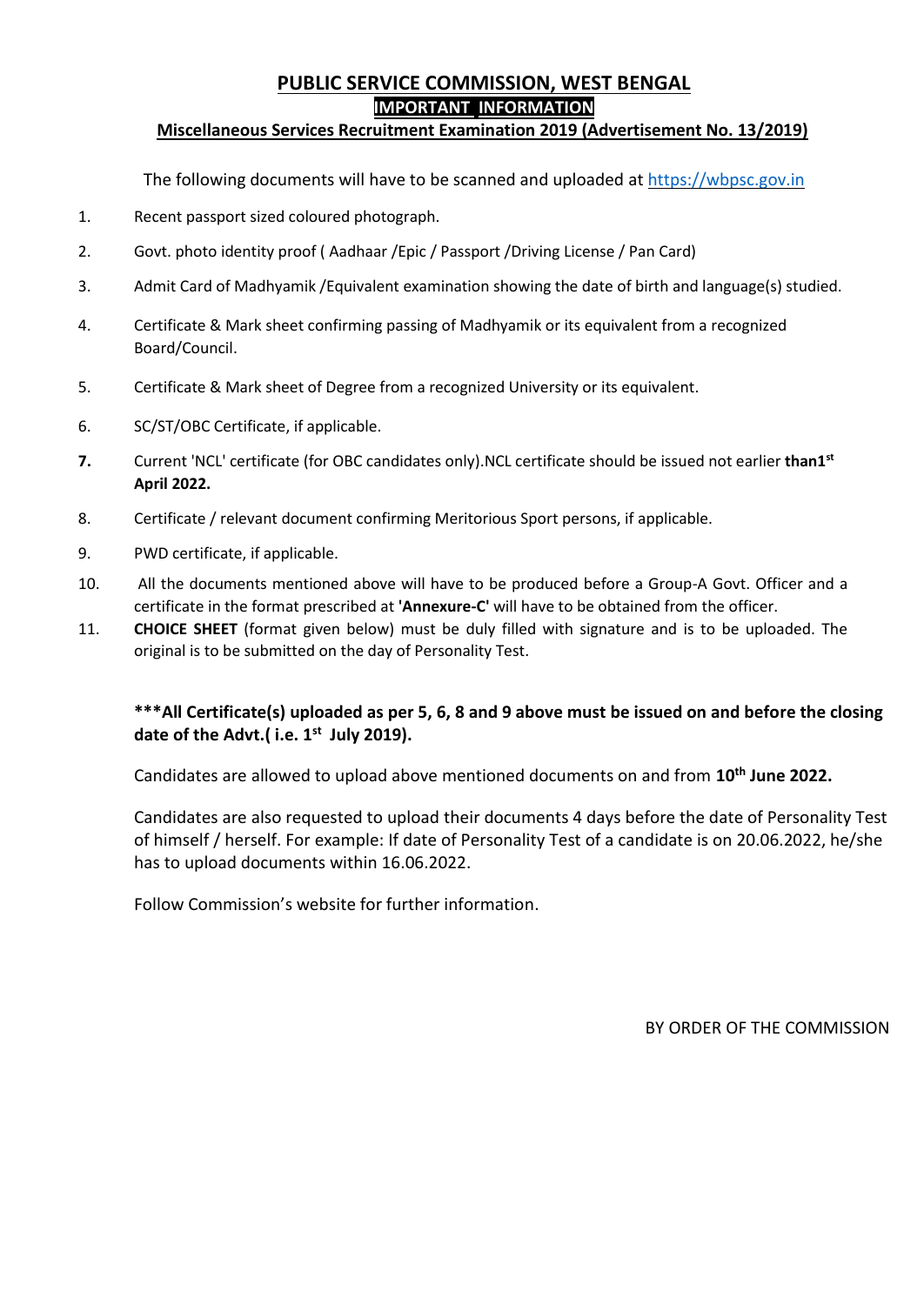# PUBLIC SERVICE COMMISSION, WEST BENGAL

INFORMATION SHEET FOR ONLINE DOCUMENTS VERIFICATION

| <u> UNEINE BUCUMENTU</u><br>Miscellaneous Services Recruitment Examination 2019 (Advertisement No. 13/2019)                                                          |                                                                                                                                                                                                                                                   |                                               |                                                        |  |                                                   |  |  |  |
|----------------------------------------------------------------------------------------------------------------------------------------------------------------------|---------------------------------------------------------------------------------------------------------------------------------------------------------------------------------------------------------------------------------------------------|-----------------------------------------------|--------------------------------------------------------|--|---------------------------------------------------|--|--|--|
| 1                                                                                                                                                                    | Name                                                                                                                                                                                                                                              |                                               |                                                        |  |                                                   |  |  |  |
| $\overline{2}$                                                                                                                                                       | Paste current stamp sized Photograph                                                                                                                                                                                                              |                                               |                                                        |  | Photograph Attested by<br>Group 'A' Govt. Officer |  |  |  |
| 3                                                                                                                                                                    | Roll No.                                                                                                                                                                                                                                          |                                               |                                                        |  |                                                   |  |  |  |
| 4                                                                                                                                                                    | Enrolment No.                                                                                                                                                                                                                                     |                                               |                                                        |  |                                                   |  |  |  |
|                                                                                                                                                                      | Date of Birth                                                                                                                                                                                                                                     |                                               |                                                        |  |                                                   |  |  |  |
| 5                                                                                                                                                                    | Document Produced                                                                                                                                                                                                                                 | MADHYAMIK or EQUIV. ADMIT CARD                |                                                        |  |                                                   |  |  |  |
|                                                                                                                                                                      | ID Proof                                                                                                                                                                                                                                          |                                               |                                                        |  |                                                   |  |  |  |
| 6                                                                                                                                                                    | Document Produced                                                                                                                                                                                                                                 |                                               | AADHAAR / EPIC / Driving License / Passport / Pan card |  |                                                   |  |  |  |
| 7                                                                                                                                                                    | Madhyamik or its equivalent from a<br>recognized Council/Board<br><b>Document Produced</b>                                                                                                                                                        | <b>MARKSHEET &amp; CERTIFICATE</b>            |                                                        |  |                                                   |  |  |  |
|                                                                                                                                                                      | Degree from a recognized University                                                                                                                                                                                                               |                                               |                                                        |  |                                                   |  |  |  |
| 8                                                                                                                                                                    | or its equivalent                                                                                                                                                                                                                                 |                                               |                                                        |  |                                                   |  |  |  |
|                                                                                                                                                                      | <b>Document Produced</b>                                                                                                                                                                                                                          |                                               | <b>MARKSHEET &amp; CERTIFICATE</b>                     |  |                                                   |  |  |  |
| 9                                                                                                                                                                    | SC/ST/OBC Certificate, if applicable                                                                                                                                                                                                              | <b>Issuing Authority</b>                      |                                                        |  |                                                   |  |  |  |
|                                                                                                                                                                      |                                                                                                                                                                                                                                                   | Date                                          |                                                        |  |                                                   |  |  |  |
|                                                                                                                                                                      | <b>Current NCL Certificate</b>                                                                                                                                                                                                                    | <b>Issuing Authority</b>                      |                                                        |  |                                                   |  |  |  |
| 10                                                                                                                                                                   | (For OBC candidates only)                                                                                                                                                                                                                         | Date                                          |                                                        |  |                                                   |  |  |  |
| 11                                                                                                                                                                   | PWD Certificate, if applicable                                                                                                                                                                                                                    | <b>Issuing Authority</b>                      |                                                        |  |                                                   |  |  |  |
|                                                                                                                                                                      | (LV/LD&CP/HI)                                                                                                                                                                                                                                     | Date                                          |                                                        |  |                                                   |  |  |  |
|                                                                                                                                                                      | Certificate/relevant document                                                                                                                                                                                                                     | <b>Issuing Authority</b>                      |                                                        |  |                                                   |  |  |  |
| $12 \overline{ }$                                                                                                                                                    | confirming Meritorious Sport persons,                                                                                                                                                                                                             |                                               |                                                        |  |                                                   |  |  |  |
|                                                                                                                                                                      | if applicable                                                                                                                                                                                                                                     | Date                                          |                                                        |  |                                                   |  |  |  |
|                                                                                                                                                                      | ** (i) All Certificate(s) furnished as per 8,9,11 and 12 above must be issued on and before the closing date of the Advt.<br>(i.e. 1 <sup>st</sup> July 2019). (ii) NCL certificate should be issued not earlier than 1 <sup>st</sup> April 2022. |                                               |                                                        |  |                                                   |  |  |  |
|                                                                                                                                                                      |                                                                                                                                                                                                                                                   | <b>DECLARATION BY CANDIDATE</b>               |                                                        |  |                                                   |  |  |  |
|                                                                                                                                                                      |                                                                                                                                                                                                                                                   |                                               |                                                        |  |                                                   |  |  |  |
| I certify that the information provided above are true and correct to the best of my knowledge and belief.                                                           |                                                                                                                                                                                                                                                   |                                               |                                                        |  |                                                   |  |  |  |
| Signature of the Candidate with date                                                                                                                                 |                                                                                                                                                                                                                                                   |                                               |                                                        |  |                                                   |  |  |  |
|                                                                                                                                                                      |                                                                                                                                                                                                                                                   | <b>CERTIFICATE BY GROUP 'A' GOVT. OFFICER</b> |                                                        |  |                                                   |  |  |  |
| Certified that I have seen the candidate personally and verified all the applicable original documents pertaining to<br>information provided in items 1 to 12 above. |                                                                                                                                                                                                                                                   |                                               |                                                        |  |                                                   |  |  |  |
| Name and designation of the Govt. Group 'A' Officer                                                                                                                  |                                                                                                                                                                                                                                                   |                                               |                                                        |  |                                                   |  |  |  |
| Mobile No.                                                                                                                                                           |                                                                                                                                                                                                                                                   |                                               |                                                        |  |                                                   |  |  |  |
|                                                                                                                                                                      | Signature and Date with official Rubber Stamp                                                                                                                                                                                                     |                                               |                                                        |  |                                                   |  |  |  |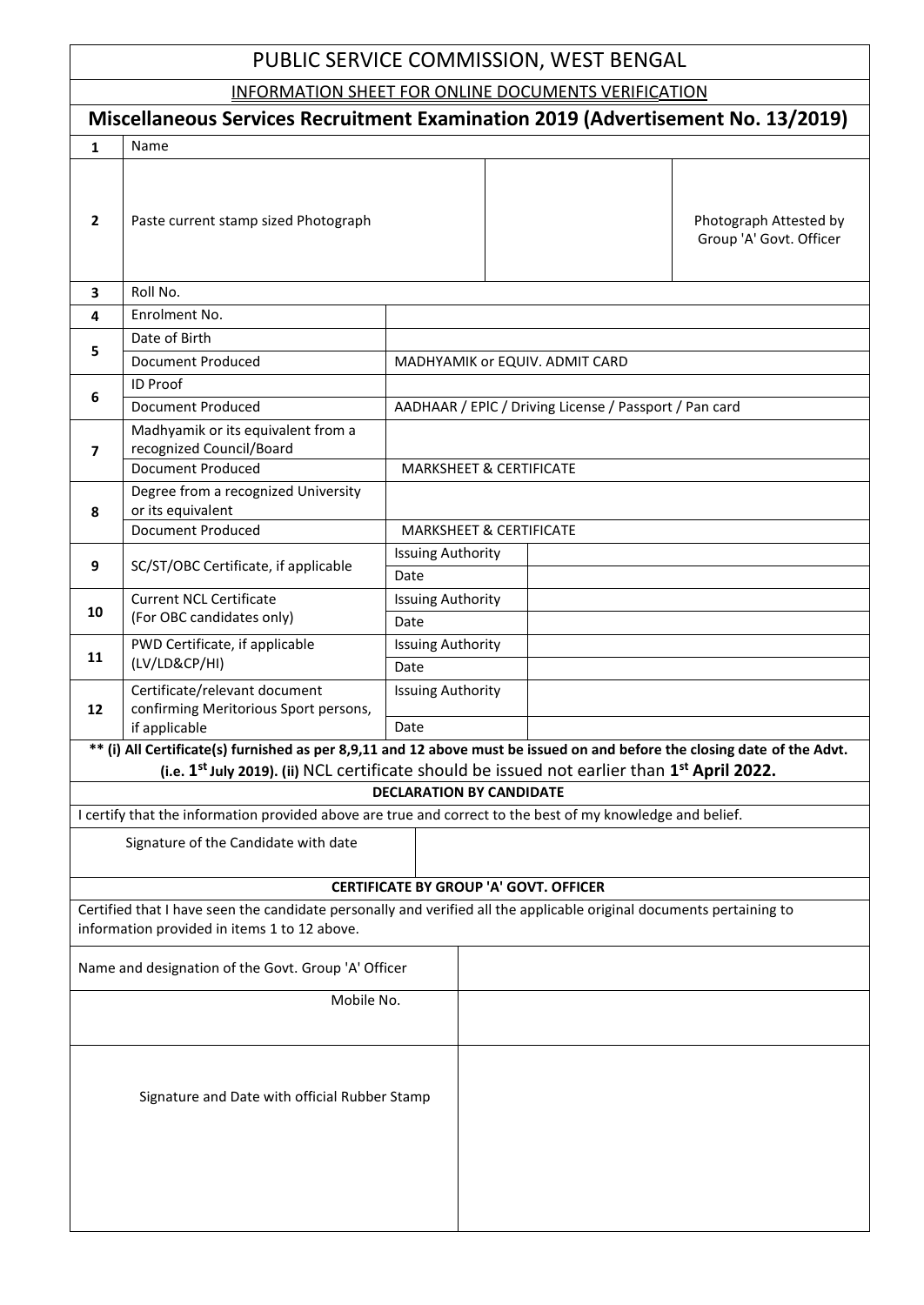#### **PUBLIC SERVICE COMMISSION, WEST BENGAL MISCELLANEOUS SERVICES RECRUITMENT EXAMINATION, 2019 CHOICE OF SERVICE / POST (TO BE UPLOADED IN THE WEBSITE OF THE COMMISSION)**

**CHOICE OF SERVICES / POSTS**: - State below your order of preference for all the Services and Posts which are included in the **Miscellaneous Services Recruitment Examination, 2019(ADVT. No. 13/2019)**.

The choice must be indicated in a running serial so that the same number may not occur in more than one box. Choice of preferences thus exercised will be deemed to be final and no alteration thereafter will be allowed.

N.B. : (i) You are particularly advised to note that unless you indicate your preference for a Service/Post, you may not be recommended for such Service/Post, even if you may be otherwise eligible for that Service / Post on the results of the Examination. Belated request for being considered for appointment to such Service/Post, is liable to rejection. You are, therefore, advised to indicate your preference for all the Services/Posts irrespective of whether or not there are vacancies in a particular Service/Post at present.

(ii) Write 1, 2, 3 etc. in appropriate boxes in the order of preference for the Services or Posts for which You intend to be considered. For example, if your first preference is for Block Welfare Officer/Welfare Officer, write 1 in the corresponding box. Similarly if your second preference is for Assistant Auditor, Board of Revenue, write 2 in the relevant box, if the third preference is for Consumer Welfare Officer, write 3 in the relevant box and so on. If you have no choice for a certain Service/Post, write NIL in the particular box. No box should remain unfilled.

Please note that all boxes indicating preference must be filled in. If any candidate has no choice for certain Services/Posts, he/she must give a declaration that he/she is not interested in those Services/Posts.

| Name of the Services / Posts and scale of pay                                                                                                                                    | Order of Preference |
|----------------------------------------------------------------------------------------------------------------------------------------------------------------------------------|---------------------|
| 1. Assistant Child Development Project Officer<br>(PB-3, Rs. 7100 - 37600/- + GP Rs. 3900/-)<br>[Besides Pay the posts carry allowances as admissible]                           |                     |
| 2. Disaster Management Officer/ Block Disaster Management Officer<br>(PB-3, Rs. 7100 - 37600/- + GP Rs. 3900/-)<br>[Besides Pay the posts carry allowances as admissible]        |                     |
| 3. Block Youth Officer/Municipal Youth Officer/<br>Borough Youth Officer<br>(PB-3, Rs. 7100 - 37600/- + GP Rs. 3900/-)<br>[Besides Pay the posts carry allowances as admissible] |                     |
| 4. Block Welfare Officer/Welfare Officer<br>(PB-3, Rs. 7100 - 37600/- + GP Rs. 3900/-)<br>[Besides Pay the posts carry allowances as admissible]                                 |                     |
| 5. Inspector, Backward Classes Welfare<br>(PB-3, Rs. 7100 - 37600/- + GP Rs. 3900/-)<br>[Besides Pay the posts carry allowances as admissible]                                   |                     |
| 6. Assistant Agricultural Marketing Officer<br>(PB-3, Rs. 7100 - 37600/- + GP Rs. 3900/-)<br>[Besides Pay the posts carry allowances as admissible]                              |                     |
| 7. Assistant Programme Officer<br>(PB-3, Rs. 7100 - 37600/- + GP Rs. 3900/-)<br>[Besides Pay the posts carry allowances as admissible]                                           |                     |